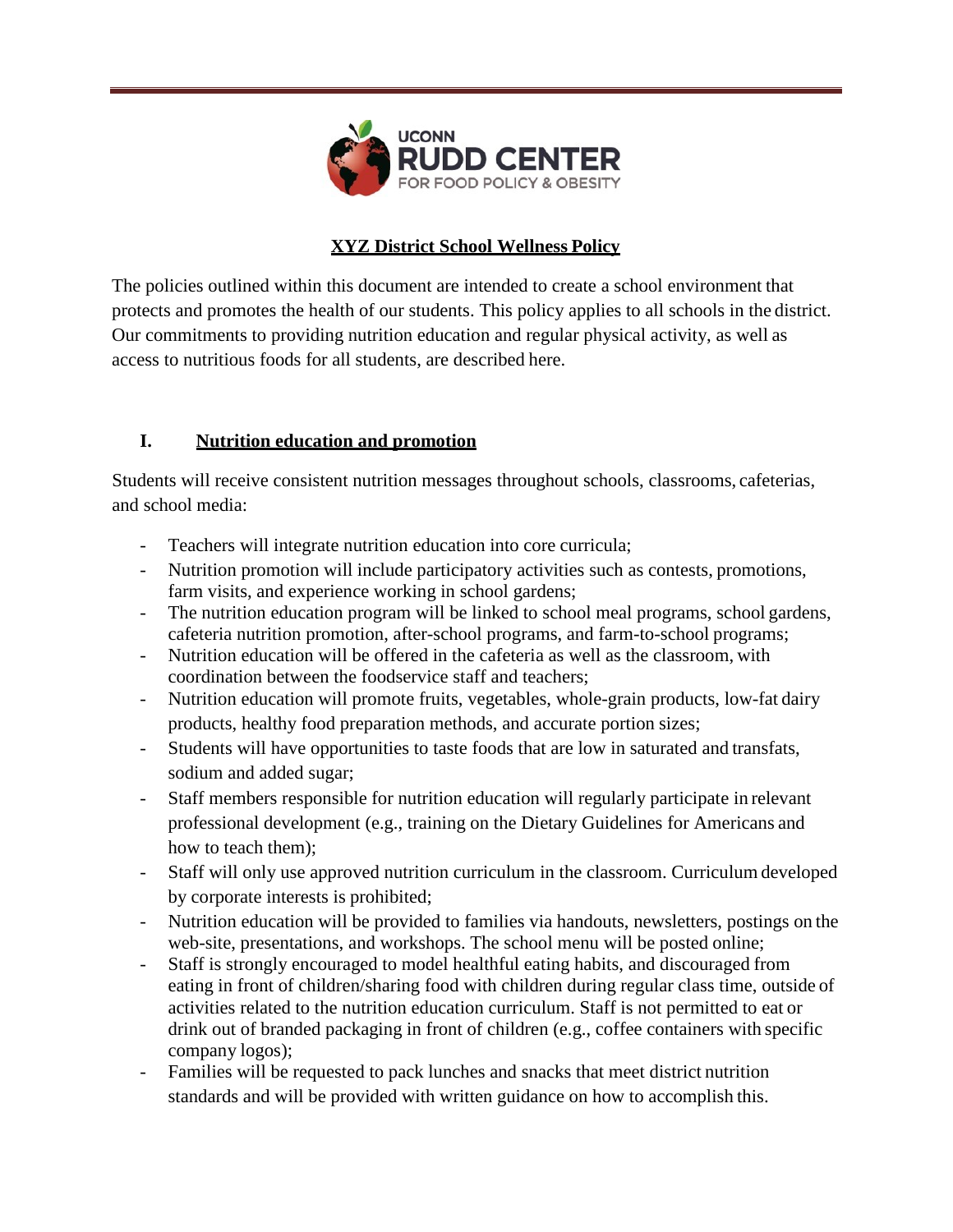Specifically, the nutrition curriculum will encompass:

- Promotion of adequate nutrient intake and healthy eating practices;
- Skill development, such as reading labels to evaluate the nutrient quality of foods, meal planning, analysis of health information;
- Examination of the problems associated with food marketing to children;
- Nutrition themes including, but not limited to USDA's MY Plate, Dietary Guidelines for Americans, adequate nutrient intake (such as carbohydrates, proteins, fats), body image and food safety.

## **II. Nutrition Standards for All Food and Beverages Sold or Served on School Grounds**

### **A. USDA School Meals:**

School meals will include a variety of healthy choices while accommodating special dietary needs and ethnic and cultural food preferences. All schools shall participate in the USDA school breakfast, school lunch and summer food programs.

#### **In addition:**

- All reimbursable meals will meet nutrition standards mandated by the USDA, as well as any additional state nutrition standards that go beyond USDA requirements;
- The school meal programs will be administered by a team that will include a dietician, business manager and qualified chef. If the district does not employ staff with all three areas of expertise, consultants will be used. All cafeteria staff will be provided training on USDA meal plans/reimbursable meals so they can properly advise students as to the meal components they may/must take, as well as cooking techniques, recipe implementation, sanitation, and food safety;
- All menus will be reviewed by a dietician when possible. When this is not feasible, sample USDA menus or USDA software for menu review may be used;
- Students will be provided at least 10 minutes to eat breakfast and 20 minutes to eat lunch after being seated;
- Meals will be served in a clean and pleasant setting and under appropriate supervision. Rules for safe behavior will be consistently enforced;
- High school campuses will be "closed" meaning that students are not permitted to leave the school grounds during the school day;
- Lunch will follow recess period and will be scheduled between 11a.m. and 1p.m.;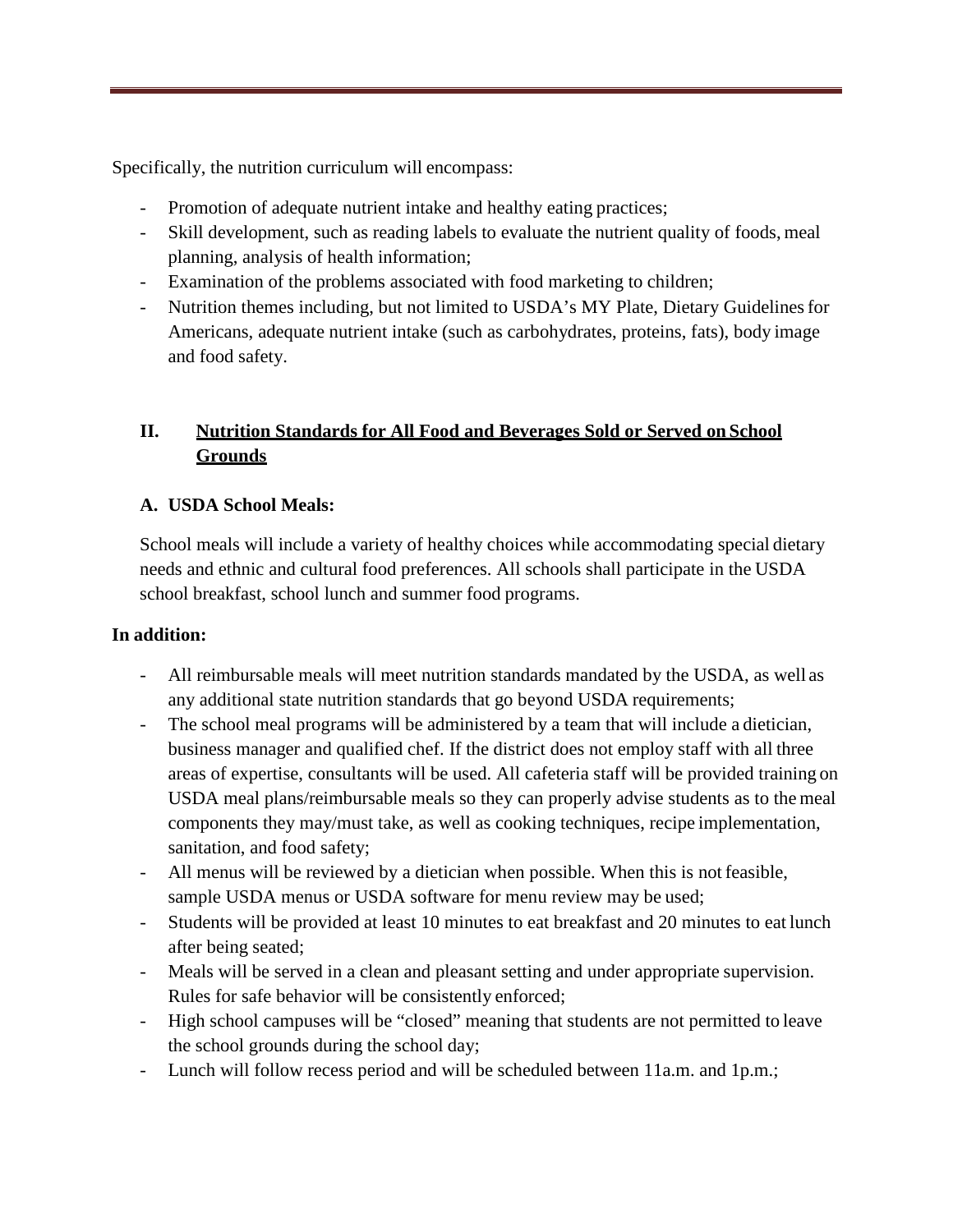- Tutoring, club, or organizational meetings will not be scheduled during meal time, unless students may eat during such activities;
- Students will have access to hand washing/hand sanitizing facilities before meals and snacks and cafeteria staff will remind students to make use of them;
- Information on the nutritional content and ingredients of meals will be found on menus, in school newsletters and on the district web-site. Parents and students will be informed that information is available and information shall be kept up-to-date;
- Participation in school meal programs will be promoted. Parents will be notified of the availability of the breakfast, lunch and summer food programs and will be encouraged to determine eligibility for reduced or free meals. Schools will use nontraditional breakfast service to increase participation, such as breakfast served in the classroom;
- Foods served as part of the Before and Aftercare (childcare) programs run by the school must meet USDA standards if they are reimbursable under a school meals program. Otherwise they must meet the district's nutrition standards for competitive foods (see Part B). Foods served as part of the Before and Aftercare (child care) programs run by an outside organization (e.g., YMCA) must meet the district's nutrition standards for competitive foods.

### **B. Competitive Foods and Beverages**

All foods and beverages *sold* on school grounds to students outside of reimbursable school meals are considered "competitive foods." Competitive foods include items sold a la carte in the cafeteria, from vending machines, school stores and for in-school fundraisers. *All* competitive foods must comply with the district's nutrition standards, as well as all applicable state and federal standards. Foods *served* as part of the Before and Aftercare (child care) programs must also comply with the district's nutrition standards *unless* they are reimbursable under USDA school meals program, in which case they must comply with all applicable USDA standards.

### **XYZ District Nutrition Standards:**

## **The Institute of Medicine's nutrition standards for competitive foods/beverages in schools has been adopted by the district. A summary of the standards is below.**

#### **Foods**

Only fruits, vegetables, nuts and seeds, whole grains, low-fat dairy and combination products may be sold, following the standards below:

- Packaged items shall not exceed one serving per package/200 calories;
- Items shall contain no more than 35% of total calories from fat, less than 10% of total calories from saturated fats and zero transfats. Exception: The fat content of nuts and seeds will not count against the total fat content of packaged products;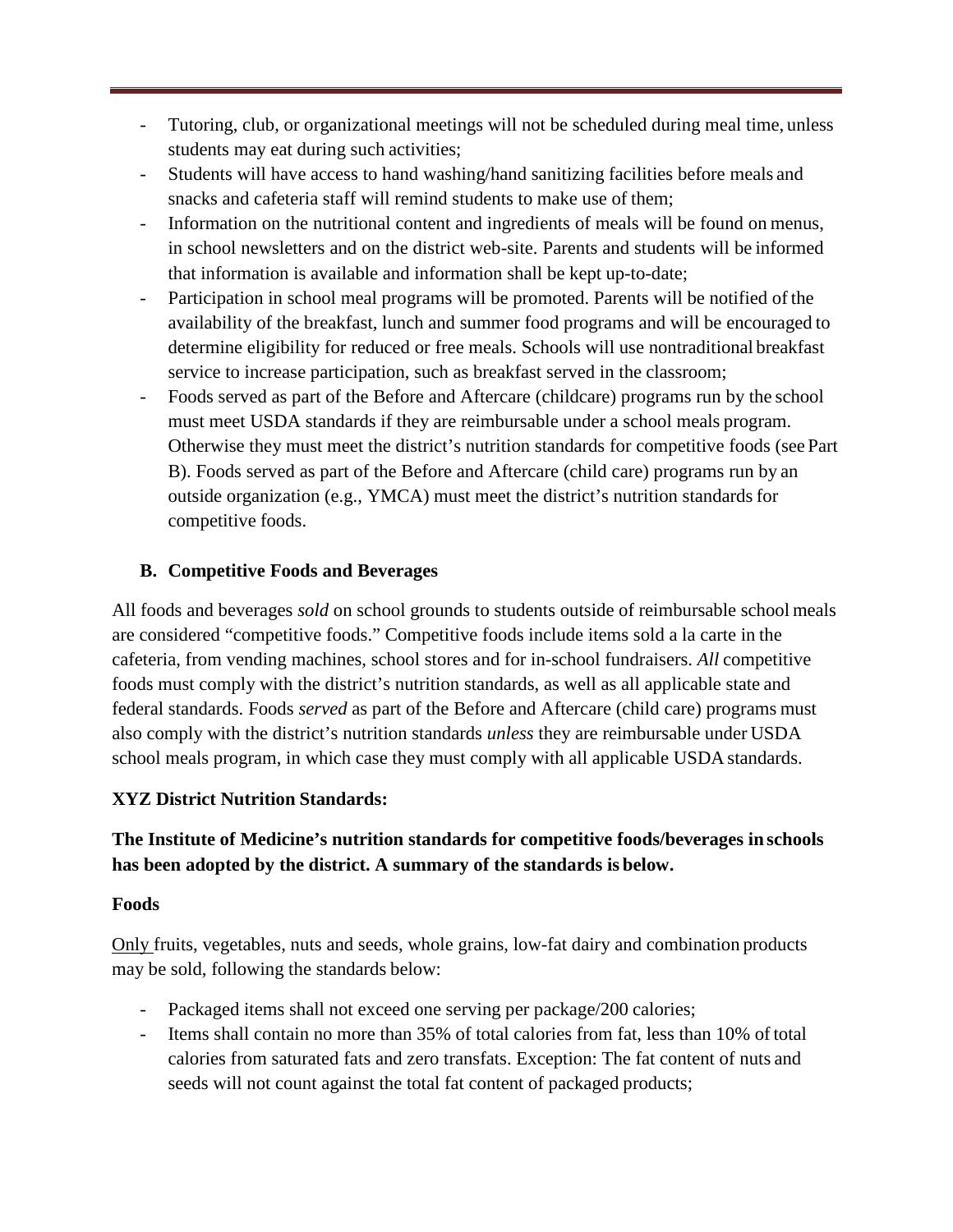- Items shall contain no more than 35% of calories from total sugars. Exception: Yogurt, may contain up to 30grams of total sugars per 8 oz serving;
- Items shall contain less than or equal to 200mg of sodium per packaged portion;
- Combination items must contain at least one serving of whole grains, fruit or vegetable, per portion as packaged, in any combination (e.g.,  $\frac{1}{2}$  serving of fruit and  $\frac{1}{2}$  serving of whole grain in one portion).

A la carte items in the cafeteria must be USDA school meal components (200 calorie limit does not apply) AND meet the above fat and sugar limits. A la carte items cannot exceed 480mg of sodium.

*Whole fruits, vegetables, nuts and seeds are preferable to processed food items.*

### **Beverages**

The only beverages allowed to be sold outside of school mealsinclude:

-Low-fat (1%), non-fat or non-dairy milk in 8 oz portions (plain or flavored with no more than 22 grams of total sugars per 8 oz);

-100% fruit/vegetable juice in 4 oz portions for elementary and middle school, and 8 oz portions for high school;

-Plain water.

# **C. Additional Foods Available to Students**

# **Fundraising**

- Non-food fundraising is promoted. When in-school fundraising involves food, items must meet the district's nutrition standards for competitive foods and cannot be sold for immediate consumption. When out-of-school fundraising events involve food, items sold must meet the nutrition standards for a la carte items sold in the cafeteria OR the district's nutrition standards for competitive foods.
- Fundraising activities that promote physical activity are encouraged.
- Fundraising activities will not promote branded products (for example, Domino's Dough Raising Program, branded candy sales, etc.)

# **Celebrations**

- Celebrations that involve food will be limited to one per month. Only foods that meet district's nutrition standards will be allowed at school celebrations;
- Parents will be made aware in advance of when a celebration with food is taking place and what is to be served;
- Non-food celebrations will be promoted and a list of ideas will be available to parents and teachers.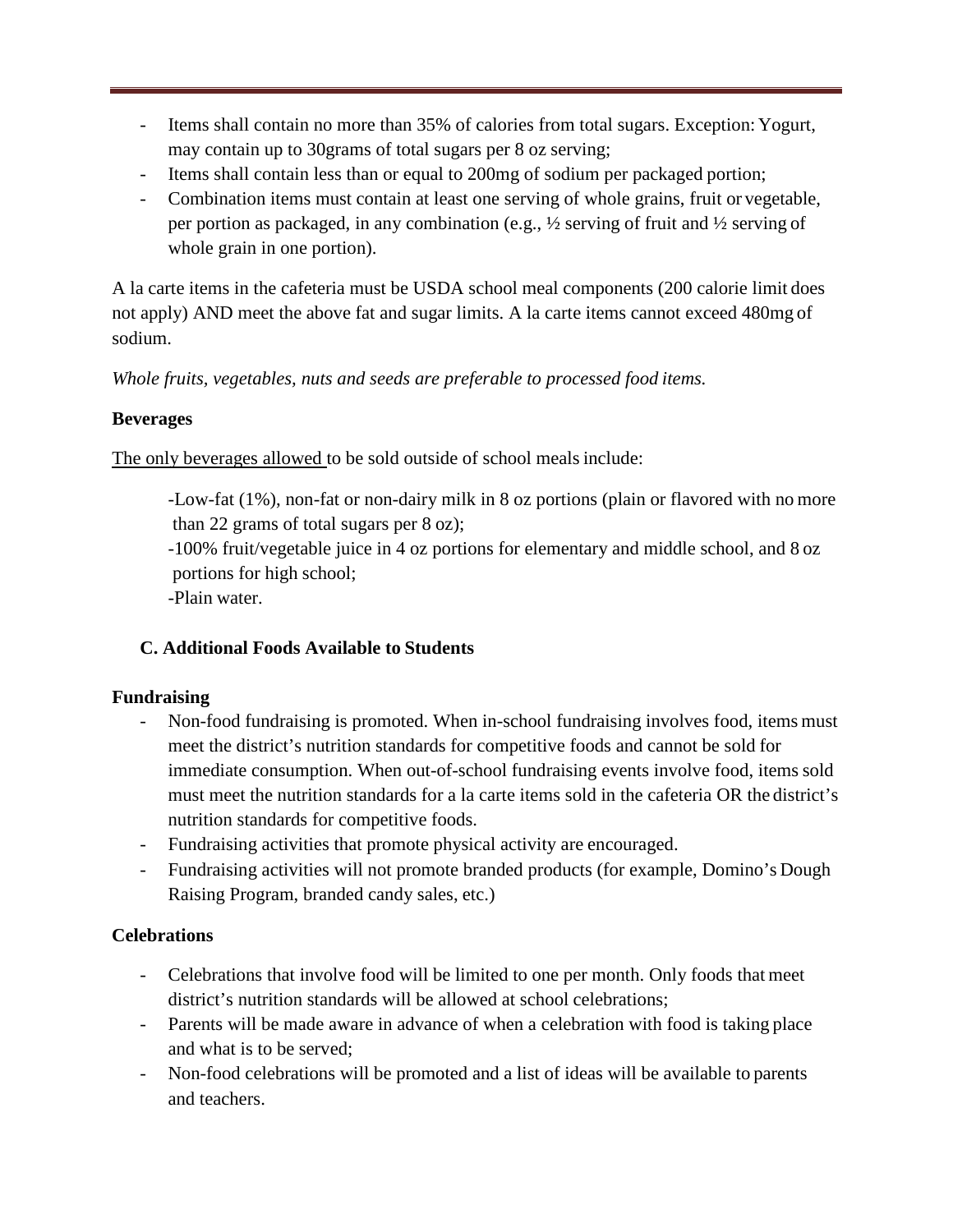#### **Access to Drinking Water**

- Students and school staff members will have access to free, safe, fresh drinking water at all times throughout the school day. Water jugs and cups will be available in the cafeteria if water fountains are not present, and water cups will be available near water fountains. Supervisory staff will facilitate access to water in the cafeteria. Students will be allowed to bring drinking water from home into the classroom.
- Water will be promoted as a substitute for sugar-sweetened beverages (SSBs)
- School staff will be encouraged to model drinking water consumption.
- Maintenance will be performed on all water fountains regularly to ensure that hygiene standards for drinking fountains, water jugs, hydration stations, water jets, and other methods for delivering drinking water are maintained.

### **III. Other**

### **Marketin[g1](#page-4-0)**

School-based marketing will be consistent with nutrition education and health promotion. As such, the following guidelines apply:

- Schools will restrict food and beverage marketing to the promotion of only those foods and beverages that meet the nutrition standards set forth in the District Wellness Policy;

Examples of marketing techniques include the following:

- Brand names, trademarks, logos, or tags, except when placed on a physically present food or beverage product or on its container;
- Displays, such as on vending machine exteriors;
- Corporate brand, logo, name, or trademark on cups, posters, book covers, school supplies, or educational materials;
- Corporate brand, logo, name, or trademark on school equipment, message boards, scoreboards, or uniforms;

<span id="page-4-0"></span><sup>&</sup>lt;sup>1</sup> National Policy & Legal Analysis Network to Prevent Childhood Obesity (NPLAN). District Policy Restricting the Advertising of Food and Beverages Not Permitted to be Sold on School Grounds. Available: [http://nplan.rhine.rockriverstar.com/childhood](http://nplan.rhine.rockriverstar.com/childhood-)obesity/products/district-policy-restricting-advertising-food-beverages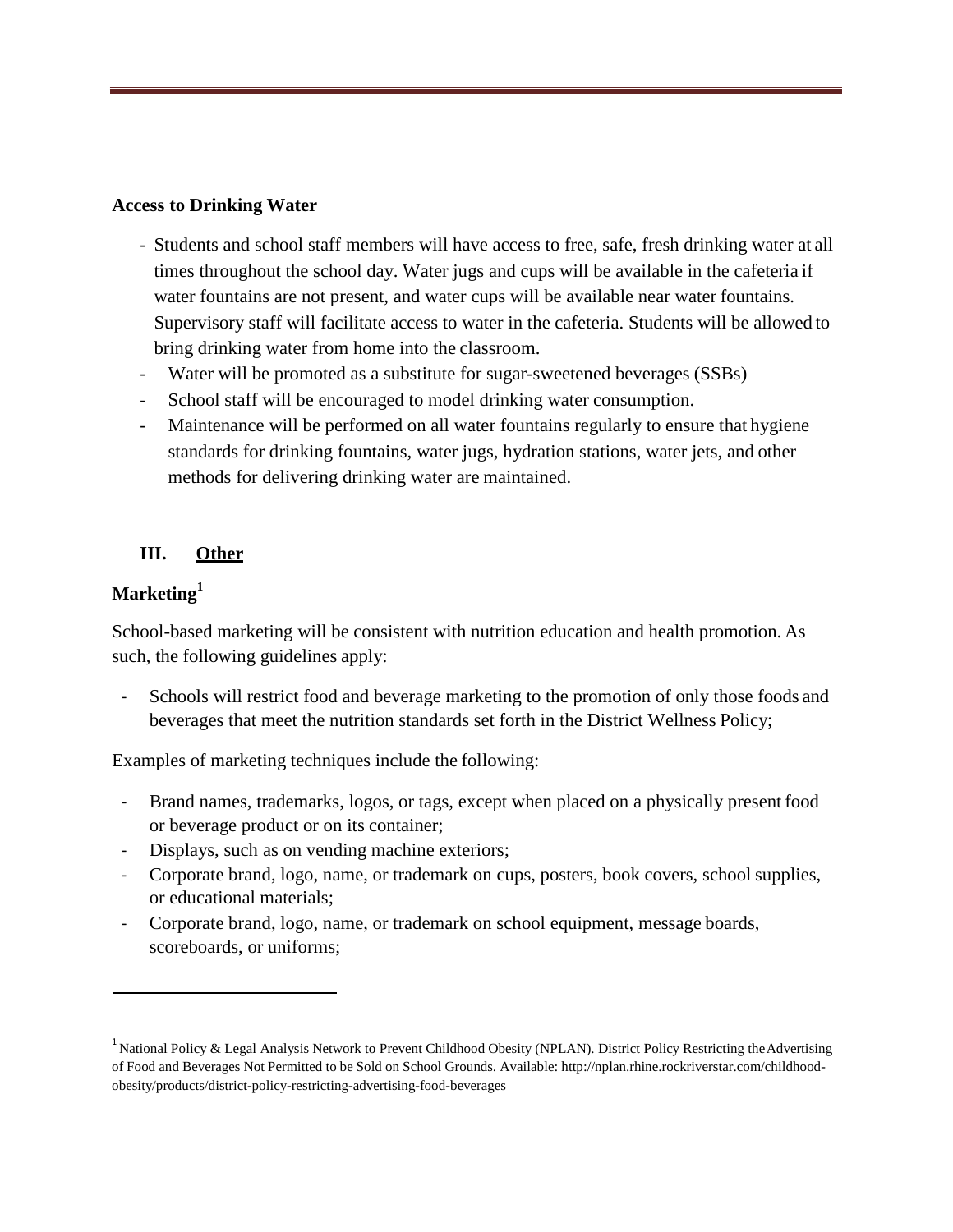- Advertisements in school publications or school mailings;
- Sponsorship of school activities, fundraisers, or sports teams;
- Broadcasts on school radio stations or in-school television, such as Channel One;
- Educational incentive programs such as contests, or programs that provide schools with supplies or funds when families purchase specific food products;
- Free samples or coupons displaying advertising of a product.

### **Food used as reward or punishment**

Research clearly indicates that the use of food to reward/reinforce desirable behavior and academic performance, etc. has negative, unintended consequences. The use of food as a reward and withholding food as a punishment are strictly prohibited.

# **IV. Physical Activity**

### **Physical Education**

All K-12 students will receive daily physical education (150 minutes per week for elementary school students and 225 minutes per week for middle and high school students) for the entire school year. Physical Education will be standards- based, using national and state-developed standards. Physical Education classes will be sequential, building from year to year, and content will include motor skills, concepts and strategies, engagement in physical activity, physical fitness, responsible behavior and benefits of physical activity. Physical education programs will meet the needs of all students, including those who are not athletically gifted, and actively teach cooperation, fair play, and responsible participation. Students will be able to demonstrate competency through application of skills.

Student involvement in other activities, including those involving physical activity(e.g. interscholastic or intramural sports), will not be substituted for physical education.

- Physical education classes will count toward graduation and GPA;
- Teacher to student ratio will be no greater than 1:25;
- The school will provide adequate space/equipment and conform to all safety standards;
- The school prohibits the use of physical activity and withholding of physical education class and other forms of physical activity as punishment;
- All Physical Education classes will be taught by a qualified physical education teacher and at least 50% of class time will be spent in moderate to vigorous activity;
- Physical education staff will receive professional development on a yearly basis;
- The school will conduct annual Fitnessgram and dietary intake assessments and will send confidential reports directly to parents, along with additional resources.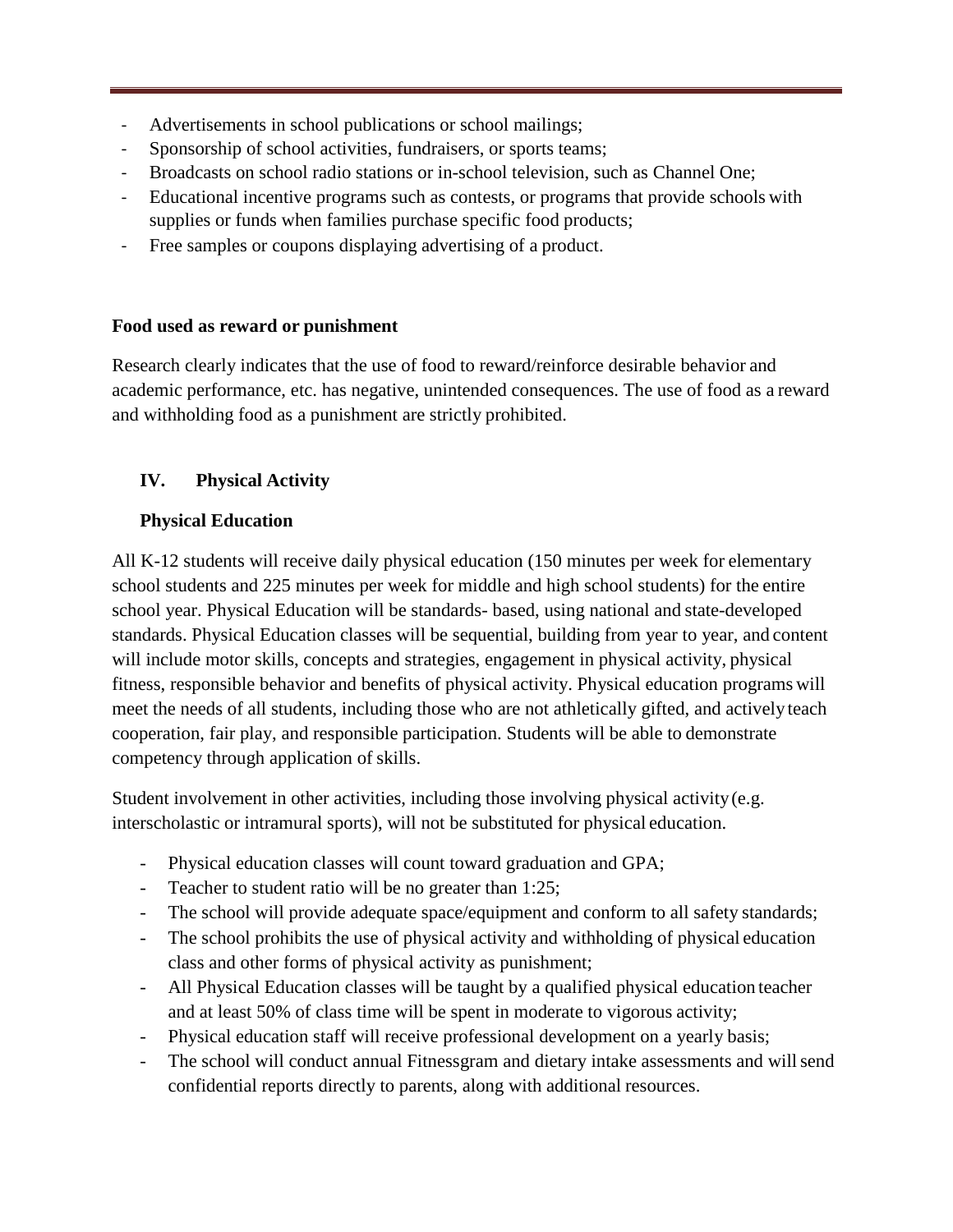### **Physical Activity**

All students will have opportunities for physical activity beyond physical education class on a daily basis. Classroom health education will reinforce the knowledge and skills needed to maintain a physically active lifestyle. Students will be encouraged to reduce sedentary time, and will not be required to engage in sedentary activities for more than two hours without an opportunity to stretch and move around. Short (3-5 minute) "energy release" physical activity breaks will be provided between classes in elementary school, for example, programs such as Take 10! And ABC for Fitness will be used to incorporate short activity breaks into the day.

Teachers will be expected to incorporate opportunities for physical activity in the classroom whenever possible and will be encouraged to serve as role models by being physically active alongside the students.

#### **Recess**

All elementary school students will have at least 20 minutes a day of supervised recess before the lunch period, during which moderate to vigorous physical activity will be encouraged. Outdoor recess will only be withheld in the event of extreme weather, as defined by the district (this may vary regionally). In the event that recess must be held indoors, teachers and staff will follow indoor recess guidelines, developed by the school's Wellness Committee, to ensure adequate physical activity for students.

#### **Physical Activity Programs**

Elementary, middle, and high school will offer extracurricular physical activity programs, such as physical activity clubs and intramural programs. High school and middle school will offer interscholastic sports programs to all students.

#### **Safe Routes to School**

The school district will assess and, if necessary and to the extent possible, make needed improvements to make it safer and easier for students to walk and bike to school. For example, crossing guards may be stationed around the school to facilitate safe walking and biking school commutes, and bike racks will be available. The school will work together with local public works, public safety, and/or police departments in those efforts.